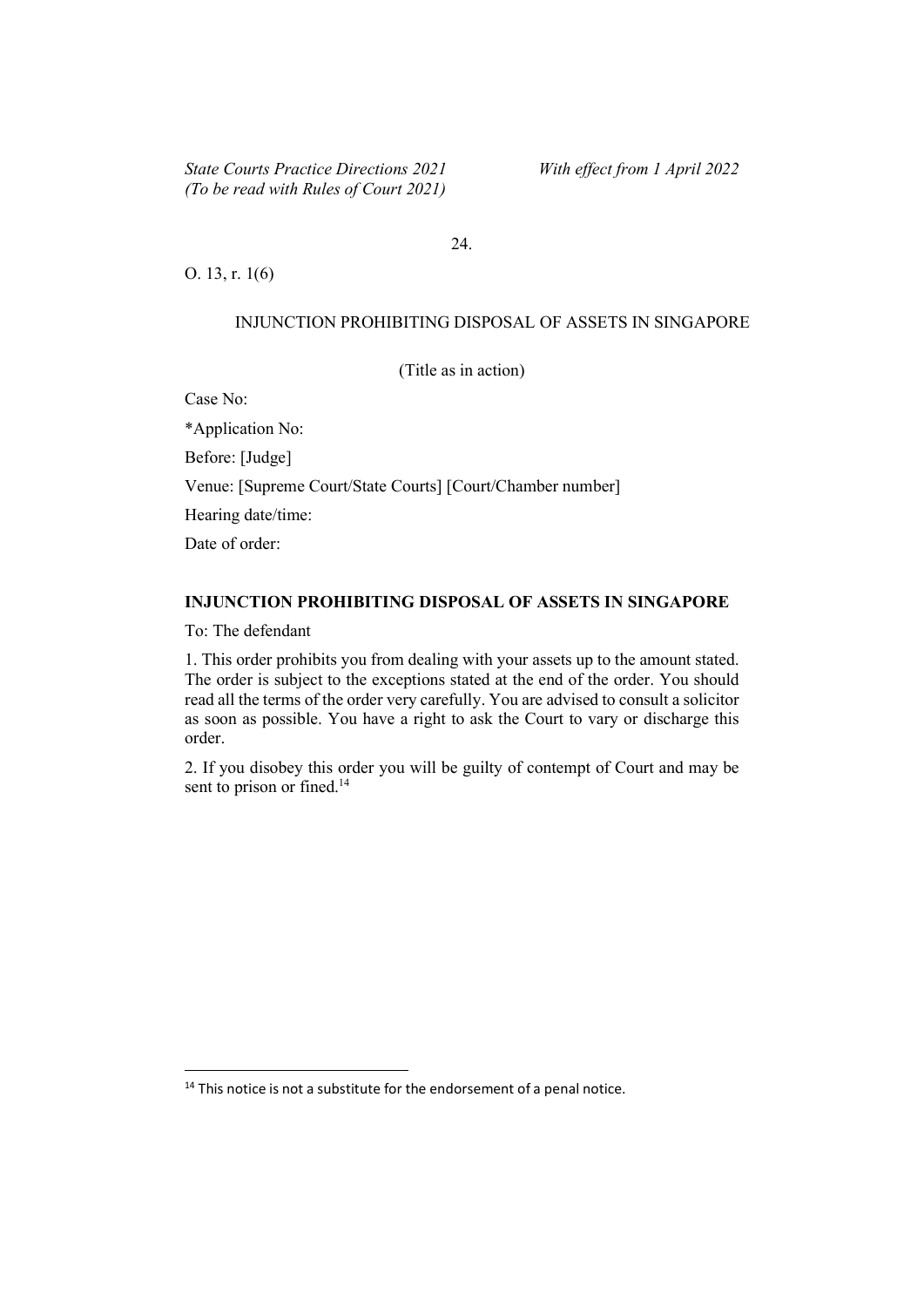## THE ORDER

#### Disposal of assets

- 1. (a) The defendant must not remove from Singapore, in any way dispose of or deal with or diminish the value of, any of his assets which are in Singapore whether in his own name or not and whether solely or jointly owned up to the value  $$ \lceil \rceil$ .
	- (b) This prohibition includes the following assets, in particular:
		- (i) the property known as [ ] or the net sale money after payment of any mortgages if it has been sold;
		- (ii) the property and assets of the defendant's business known as  $\lceil \quad \rceil$  (or carried on at  $\lceil \quad \rceil$ ) or the sale money if any of them has been sold; and
		- (iii) any money in the accounts numbered  $\lceil \quad \rceil$  at  $\lceil \quad \rceil$ .
	- (c) If the total unencumbered value of the defendant's assets in Singapore exceeds  $\{\ ]$ , the defendant may remove any of those assets from Singapore or may dispose of or deal with them so long as the total unencumbered value of his assets still in Singapore remains not less than \$ [ ].

#### Disclosure of information

2. The defendant must inform the claimant in writing at once of all his assets in Singapore whether in his own name or not and whether solely or jointly owned, giving the value, location and details of all such assets. The information must be confirmed in an affidavit which must be served on the claimant's solicitor within  $\lceil \quad \rceil$  days after this order has been served on the defendant.

## EXCEPTIONS TO THIS ORDER

3. This order does not prohibit the defendant from spending \$ [ ] a week towards his ordinary living expenses and also \$ [ ] a week (or a reasonable sum) on legal advice and representation. But before spending any money, the defendant must tell the claimant's solicitor where the money is to come from.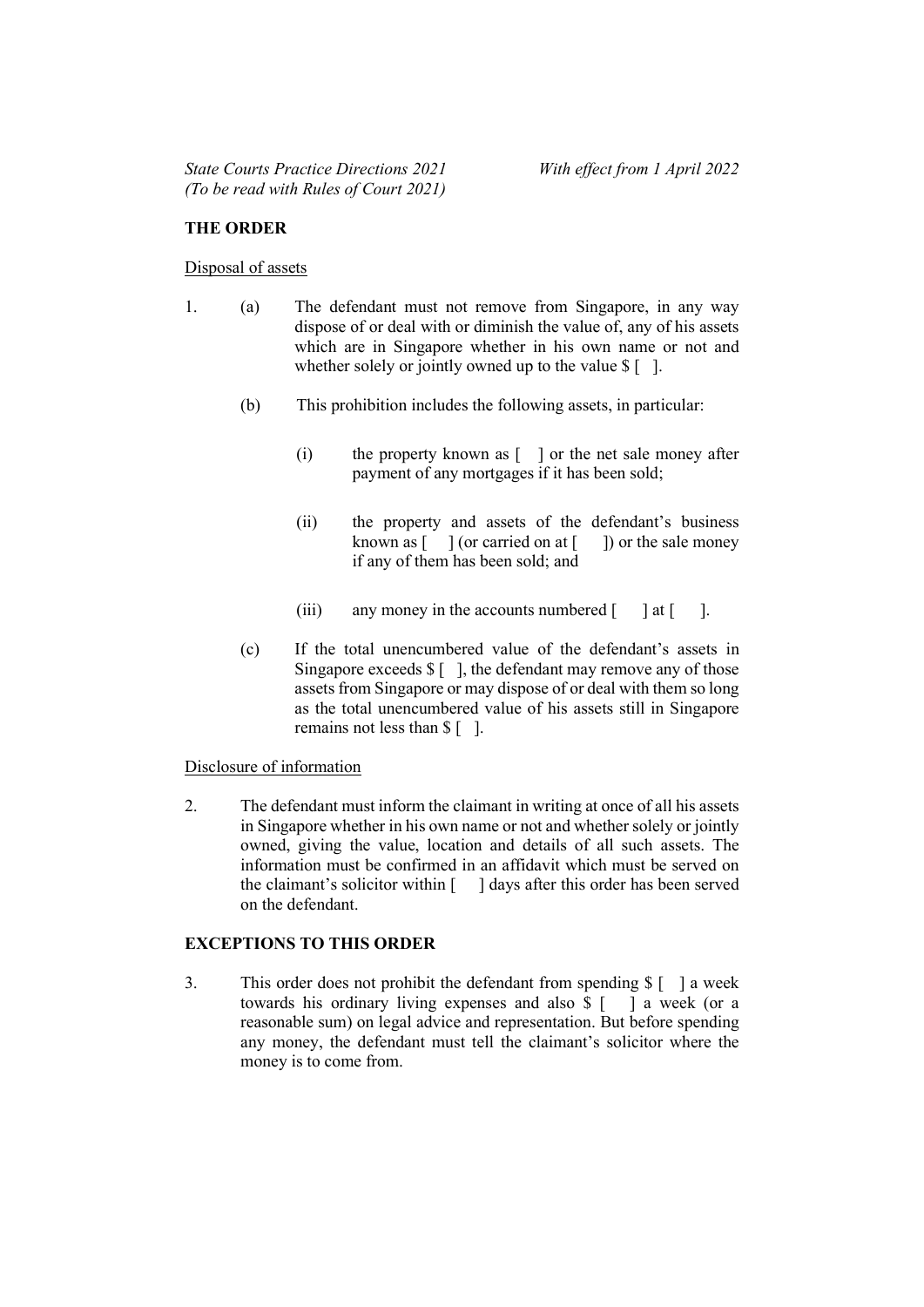- 4. This order does not prohibit the defendant from dealing with or disposing of any of his assets in the ordinary and proper course of business. The defendant must account to the claimant [state interval] for the amount of money spent in this regard.
- 5. The defendant may agree with the claimant's solicitor that the above spending limits should be increased or that this order should be varied in any other respect but any such agreement must be in writing.

# EFFECT OF THIS ORDER

- 6. A defendant who is an individual who is ordered not to do something must not do it himself or in any other way. He must not do it through others acting on his behalf or on his instructions or with his encouragement.
- 7. A defendant which is a corporation and which is ordered not to do something must not do it itself or by its directors, officers, employees or agents or in any other way.

# THIRD PARTIES

## Effect of this order

8. It is a contempt of Court for any person notified of this order knowingly to assist in or permit a breach of the order. Any person doing so may be sent to prison or fined.

## Set-off by banks

9. This injunction does not prevent any bank from exercising any right of set-off it may have in respect of any facility which it gave to the defendant before it was notified of the order.

Withdrawals by the defendant

10. No bank need enquire as to the application or proposed application of any money withdrawn by the defendant if the withdrawal appears to be permitted by this order.

## (SERVICE OUT OF SINGAPORE AND SUBSTITUTED SERVICE

- 11. (a) The claimant may serve the originating claim on the defendant at [ ] by [mode of service].
	- (b) If the defendant wishes to defend the action he must file and serve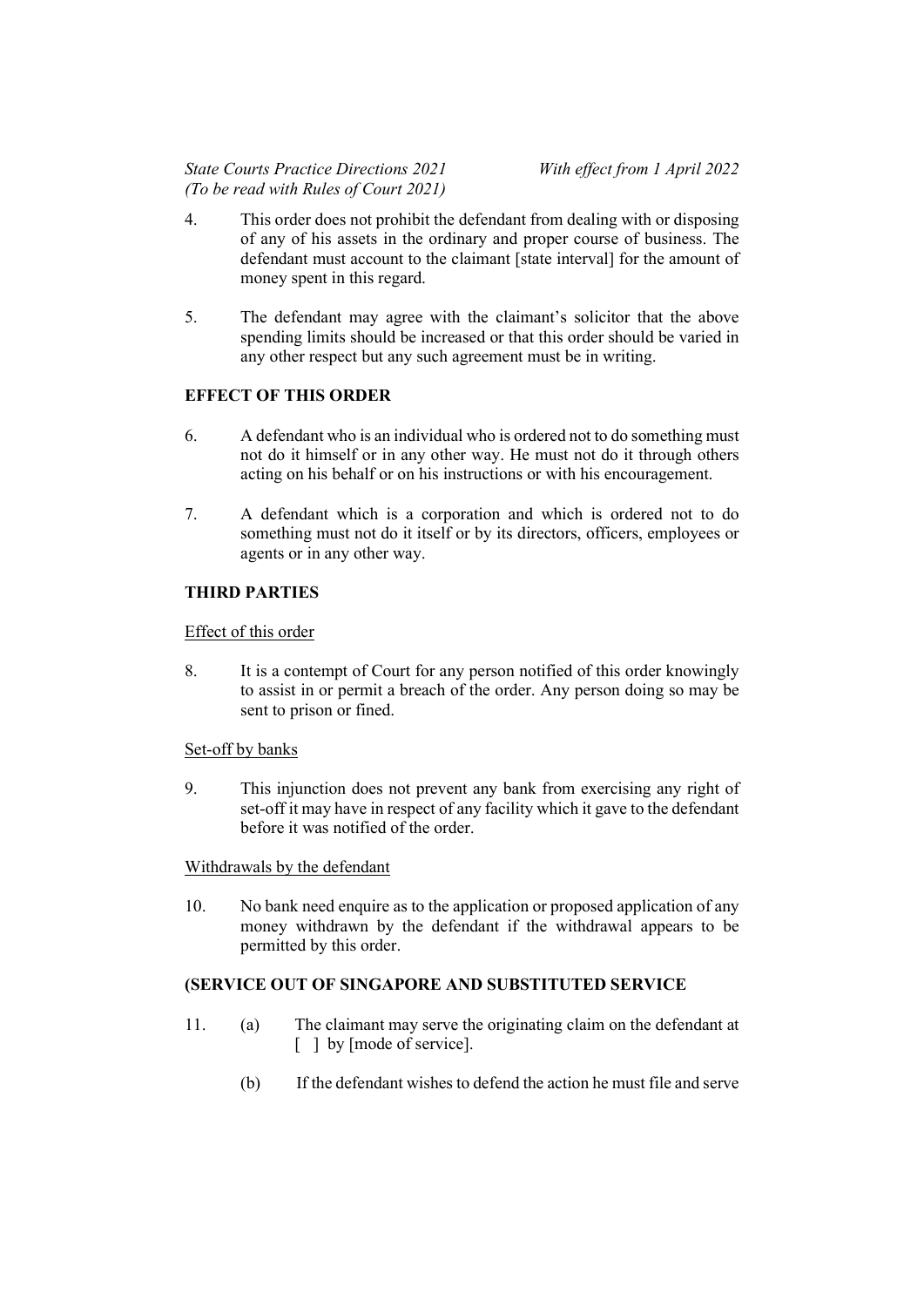a notice of intention to contest or not contest within [ ] days of being served with the originating claim.)

## UNDERTAKINGS

12. The claimant gives to the Court the undertakings set out in Schedule 1 to this order.

#### DURATION OF THIS ORDER

13. This order will remain in force until the trial or further order.

#### VARIATION OR DISCHARGE OF THIS ORDER

14. The defendant (or anyone notified of this order) may apply to the Court at any time to vary or discharge this order (or so much of it as affects that person), but anyone wishing to do so must inform the claimant's solicitor.

# NAME AND ADDRESS OF CLAIMANT'S SOLICITOR

15. The claimant's solicitor is: [Name of lawyer(s) having conduct of action or charge of matter.] [Name of law firm.] [Address of law firm.] Email : [Email address.] Tel : [Telephone number.] Ref : [File reference of law firm.]

## INTERPRETATION OF THIS ORDER

- 16. (a) In this order references to "he", "him" or "his" include "she" or "her" and "it" or "its".
	- (b) Where there are 2 or more defendants then (unless the context indicates differently):
		- (i) References to "the defendants" mean both or all of them;
		- (ii) An order requiring "the defendants" to do or not to do anything requires each defendant to do or not to do the specified thing; and
		- (iii) A requirement relating to service of this order or of any legal proceedings on "the defendants" means service on each of them.

(Seal of the Court and signature of the Registrar).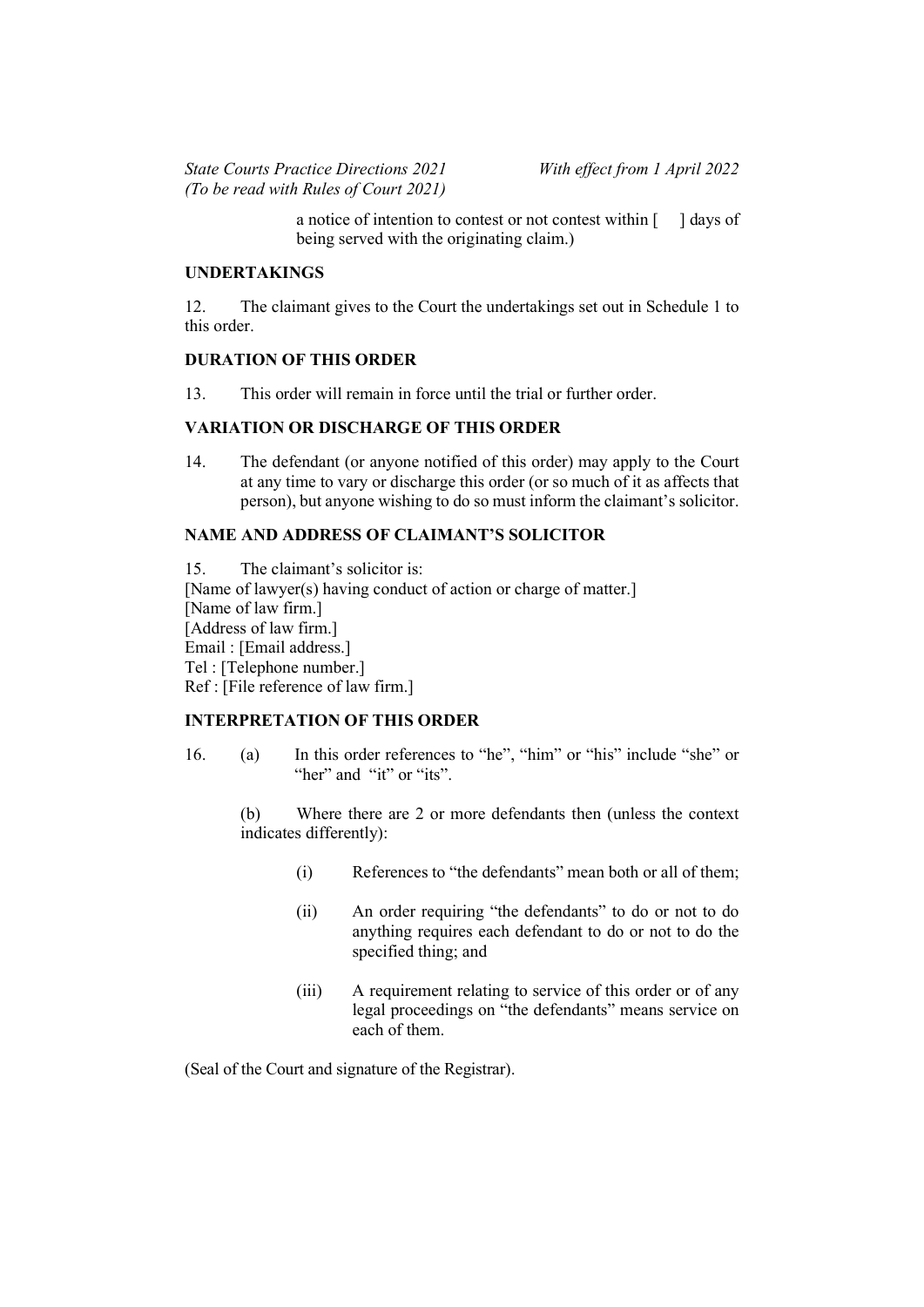## SCHEDULE 1

#### Undertakings given to the Court by the claimant

- 1. If the Court later finds that this order has caused loss to the defendant, and decides that the defendant should be compensated for that loss, the claimant will comply with any order the Court may make.
- 2. The claimant, in respect of any order the Court may make pursuant to para (1) above, will:

(a) on or before [date] provide to the defendant security in the sum of \$ [ ] by causing [payment to be made into Court/a bond to be issued by an insurance company with a place of business within Singapore/a written guarantee to be issued from a bank with a place of business within Singapore/payment to the claimant's solicitor to be held by the solicitor as an officer of the Court pending further order]\*; and

(b) cause evidence of the provision of security to be extended to the defendant immediately after the security has been put up.

- 3. As soon as practicable the claimant will (issue and) serve on the defendant (an) (the) originating claim (in the form of the draft originating claim produced to the Court) (claiming appropriate relief) together with this order.
- 4. The claimant will cause an affidavit to be sworn and filed (substantially in the terms of the draft affidavit produced to the Court) (confirming the substance of what was said to the Court by the claimant's solicitor).
- 5. As soon as practicable the claimant will serve on the defendant a copy of the affidavits and exhibits containing the evidence relied on by the claimant.
- 6. Anyone notified of this order will be given a copy of it by the claimant's solicitor.
- 7. The claimant will pay the reasonable costs of anyone other than the defendant which have been incurred as a result of this order including the costs of ascertaining whether that person holds any of the defendant's assets and if the Court later finds that this order has caused such person loss, and decides that such person should be compensated for that loss, the claimant will comply with any order the Court may make.